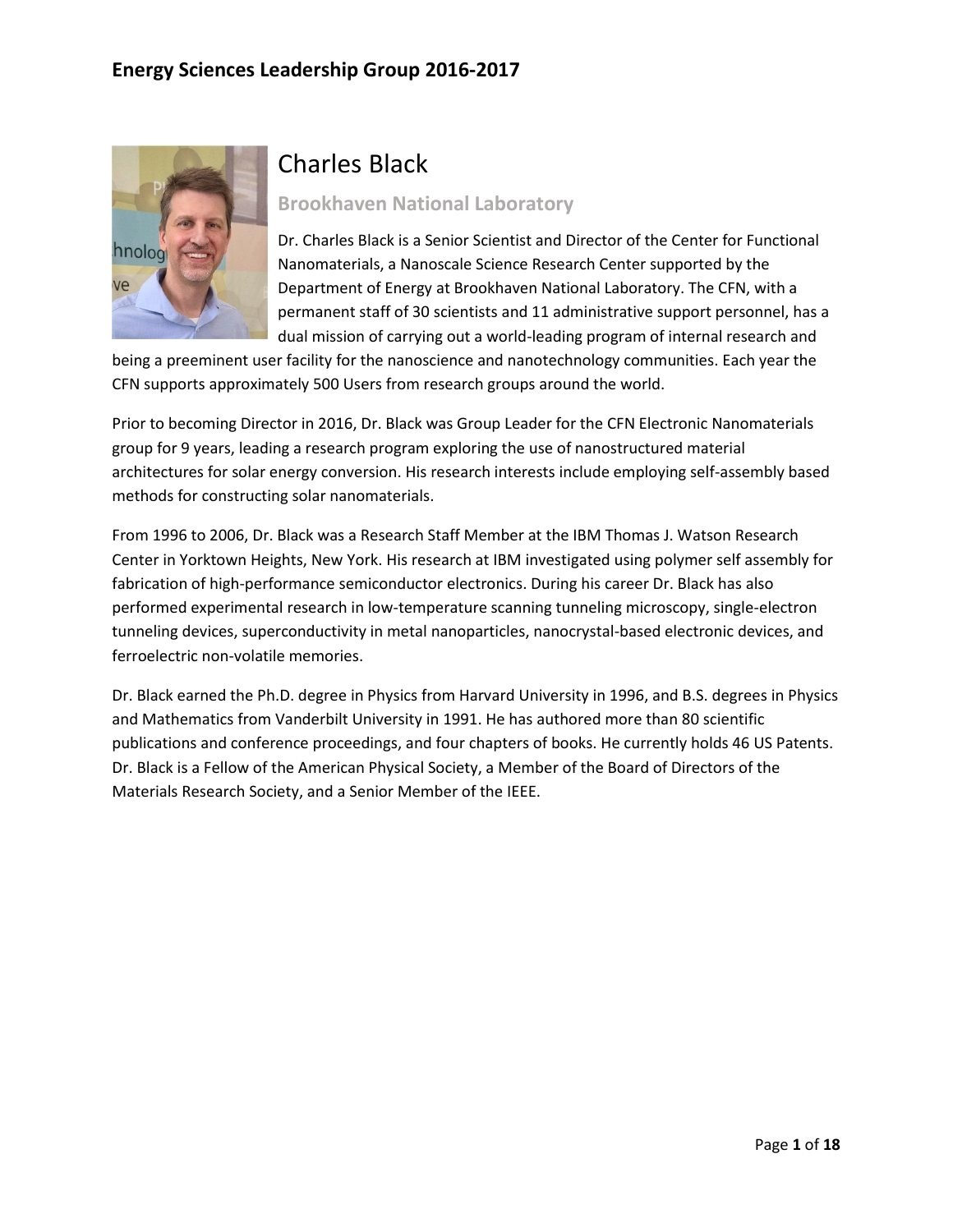

# Johney Green, Jr.

#### **National Renewable Energy Laboratory**

Dr. Johney Green is the Associate Laboratory Director for Mechanical and Thermal Systems Engineering. He oversees the laboratory's transportation, buildings, wind, water and geothermal research programs. He was previously at Oakridge National Laboratory where he held a number of leadership roles including director of the Energy and Transportation Science Division which

develops and deploys technology that enables America to achieve energy independence, energy security, global economic leadership, and environmental sustainability.

Prior to joining NREL in August 2016, Dr. Green was at Oak Ridge National Laboratory since 1995 conducting automotive research focused on engine and vehicle experiments, combustion modeling, and the control of combustion instabilities. During the course of that research, he joined a team working with the Ford Motor Company seeking ways to extend exhaust gas recirculation (EGR) limits in diesel engines to simultaneously reduce nitrogen oxide and particulate matter emissions. The following year, he continued this research collaboration, working on-site at Ford's Scientific Research Laboratory on modeling and experimental research for advanced diesel engines designed for light-duty vehicles. He earned his Bachelor of Science degree in mechanical engineering from the University of Memphis and his Master's and Ph.D. degrees in mechanical engineering from the Georgia Institute of Technology. In 2003 Dr. Green completed a year-long off-site assignment in Washington, D.C., at the Department of Energy's Office of Vehicle Technologies serving as technical coordinator for the 21st Century Truck Partnership, which seeks to develop advanced technologies for increasing the efficiency of heavy-duty trucks and buses.

In 2015, Johney was elected fellow of SAE International, the professional society of mobility engineers. He has received several awards during his career and holds two U.S. patents in combustion science. Additionally, he is the author or coauthor of several technical publications.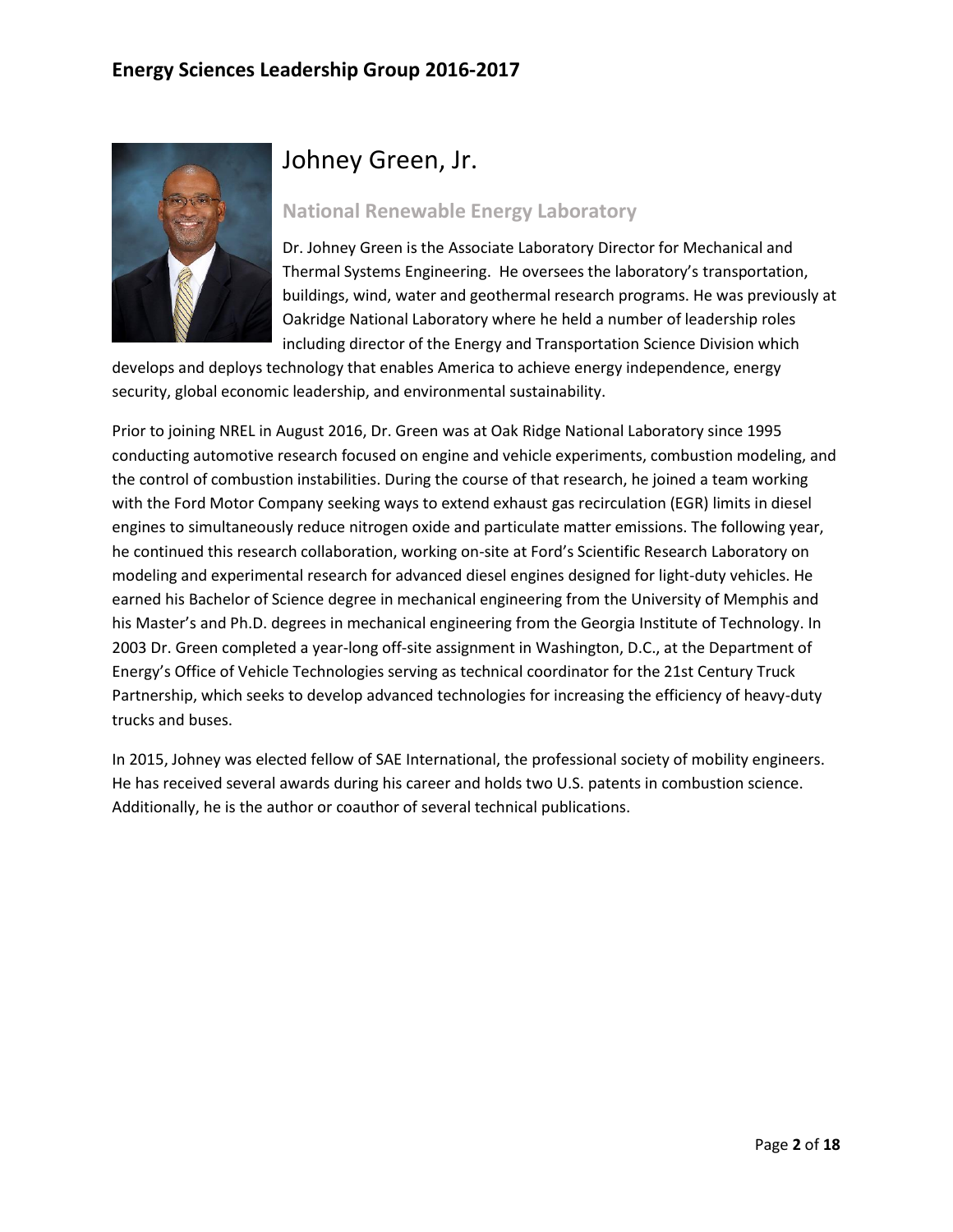

### Nancy M. Haegel

#### **National Renewable Energy Laboratory**

Dr. Nancy M. Haegel is Center Director for the Materials Science Center in the Materials and Chemical Sciences Directorate at the National Renewable Energy Laboratory (NREL). She leads an organization of approximately 90 staff, associates, post-doctoral, and graduate students providing the fundamental and applied materials science discovery and problem-solving for current and next-

generation renewable energy and energy-efficient technologies.

Dr. Haegel joined NREL in 2014, after ten years at the Naval Postgraduate School in Monterey, California, where she was a Distinguished Professor in the Physics Department. Her research interests are in electronic materials and devices, with emphasis on characterization of carrier transport, high resistivity semiconductors and infrared imaging and detection. She has pioneered the technique of integrated electron beam and near-field optics for transport imaging of electronic materials. Her group has also developed new IFF (Identification Friend or Foe) technologies for both individual shooters (in collaboration with SOCOM) and vehicles (in collaboration with ONR and the Marine Corps Experimentation Center) based on novel infrared emitters. Haegel is the author or co-author of  $\sim$  120 publications and has received research support from NSF, NASA Office of Space Science, Research Corporation, DARPA, the Packard Foundation, the Marine Corps Warfighting Laboratory, SOCOM and the Office of Naval Research.

Dr. Haegel received her BS degree in Metallurgical Engineering and Materials Science from the University of Notre Dame and a PhD in Materials Science from the University of California, Berkeley. She was a post-doctoral scientist at Siemens Research Laboratories in Erlangen, Germany before joining the faculty in the Department of Materials Science and Engineering at UCLA. Prior to her appointment at NPS, Dr. Haegel was Professor of Physics at Fairfield University in Fairfield, Connecticut. She was awarded the 2004 APS (American Physical Society) Prize to a Faculty Member for Research in an Undergraduate Institution for her work at Fairfield and has served on the Committee on the Status of Women in Physics of the American Physical Society and the Scientific Advisory Committee for Research Corporation.

Professor Haegel was the recipient of the TRW Excellence in Teaching Award at UCLA, the Alpha Sigma Nu Teacher of the Year Award at Fairfield University and the Admiral John Jay Schieffelin Award for Teaching Excellence at NPS. She has supervised 9 PhD dissertations and over 45 master's degree theses at NPS and UCLA. Dr. Haegel is currently a member with almost twenty years of service on the Board of Trustees of the University of Notre Dame, served on the Board of Trustees of Stonehill College and was a 2012 Fulbright Senior Scholar at Hebrew University.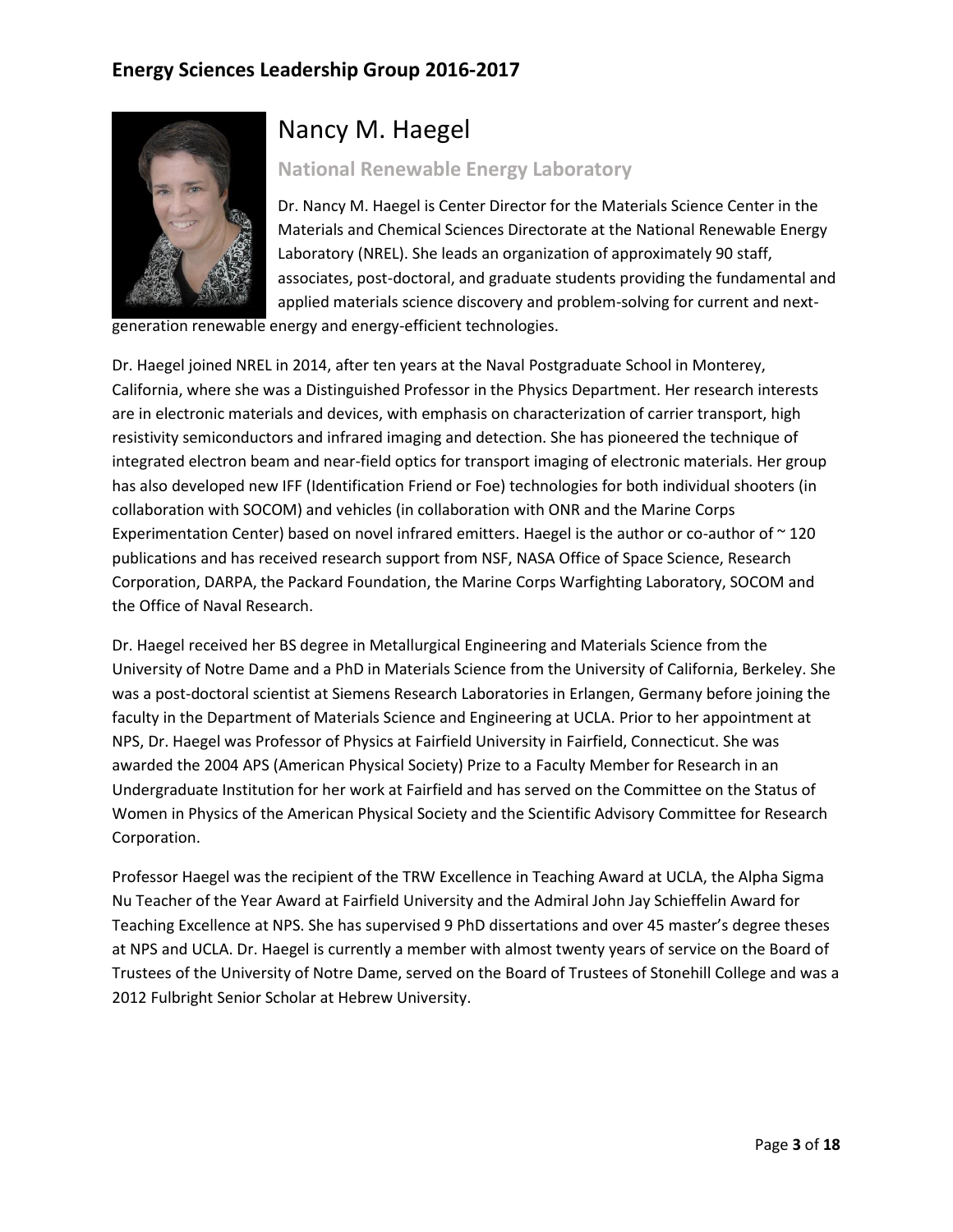

# Michael A. Jaworski

#### **Princeton Plasma Physics Laboratory**

Dr. Michael Jaworski is currently a Research Physicist at the Princeton Plasma Physics Laboratory. He currently leads the Materials and Plasma-Facing Components Topical Science Group on the National Spherical Torus Experiment-Upgrade (NSTX-U) project: a US Department of Energy User Facility and the world's largest and most powerful spherical torus fusion experiment. In this capacity he is leading development of advanced components featuring the use

of self-healing materials such as liquid metals as well as conventional, high-temperature refractory metals. Jaworski is also applying these same concepts for materials to problems outside of fusion plasma physics by developing liquid components for advanced power plant systems based on combustion heat sources. Such advanced power plant systems could be critical to improving the efficiency of these energy sources and reducing their carbon intensity.

Jaworski joined the Princeton Plasma Physics Laboratory in 2010 after receiving his Ph.D. from the University of Illinois at Urbana-Champaign. An Illinois-native, he holds degrees in Mechanical Engineering (B. Sc.) and Nuclear Engineering (M. Sc. and Ph.D.) from the University of Illinois. He is also a first generation American as his mother immigrated to the US from Mexico as a young child.

Jaworski is author or co-author of over 40 peer-reviewed journal articles since 2004. He serves in the US Burning Plasma Organization as deputy leader of the Pedestal and Divertor/Scrape-off Layer Topical Group. He also serves as the NSTX-U machine representative to the International Tokamak Physics Activity Divertor/Scrape-off Layer (ITPA-DSOL) group and is a member of the Princeton Plasma Physics Laboratory Lithium Experts Committee. His favorite quote is by N. Machiavelli: Make no small plans for they have no power to stir the souls of men!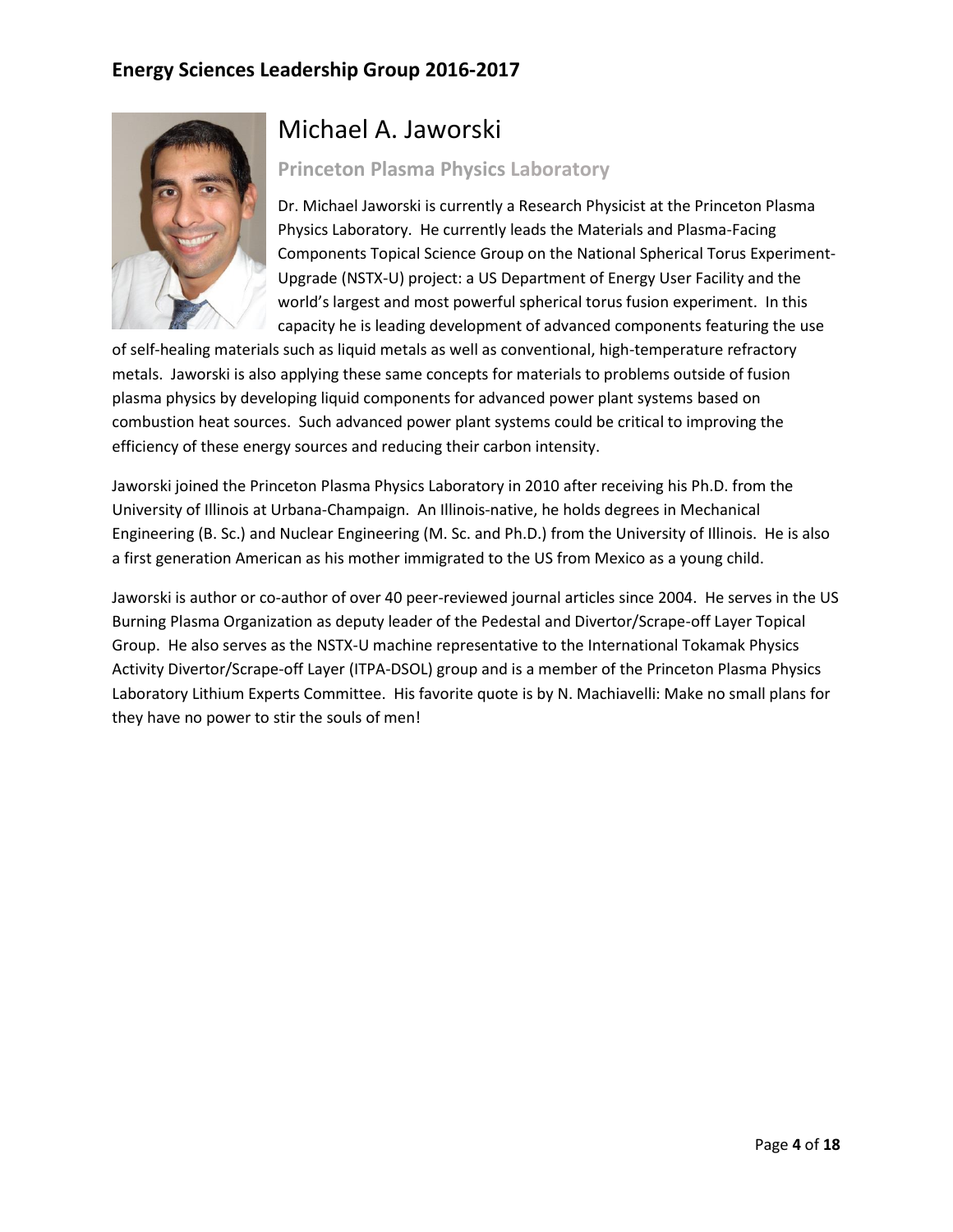

# Amy Marschilok

**Energy Frontier Research Center (EFRC), Stony Brook University**

Dr. Amy Marschilok is the Center Operations Officer for the molecular to Mesoscale (m2M) Energy Frontier Research Center at Stony Brook University, funded by the Department of Energy's Office of Basic Energy Services. She holds concurrent positions at Stony Brook University and the University at Buffalo. Dr. Marschilok is a tenure track University Instructional Specialist, a Research

Professor of Chemistry, and a Research Associate Professor of Materials Science and Engineering at Stony Brook University. She is also the Laboratory Manager of the Advanced Power Sources Laboratory at the University at Buffalo.

Dr. Marschilok was previously a Research Assistant Professor of Chemistry, Chemical and Biological Engineering, and Electrical Engineering at the University at Buffalo and a Senior Scientist in Battery Research and Development at Greatbatch, Inc. Dr. Marschilok earned her Ph.D. in Inorganic Chemistry and B.A. in Chemistry with a minor in English at the University at Buffalo.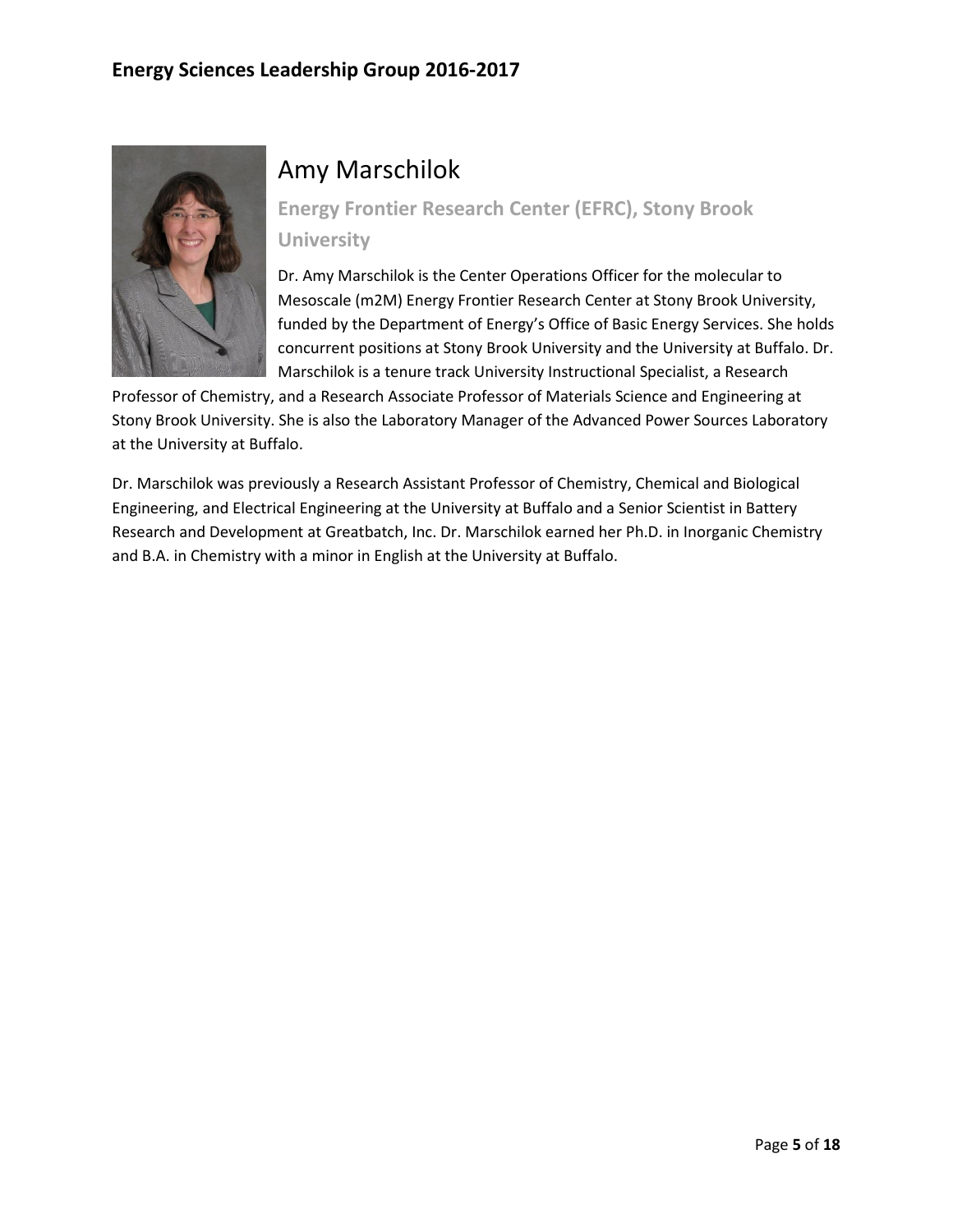

# Lia Merminga

**SLAC National Accelerator Laboratory**

Dr. Lia Merminga was born in Greece in 1960. After attending all-girl middle and high schools, Merminga enrolled at the University of Athens to study physics. She subsequently completed a Master's of Science in Physics and a

Master's of Science in Mathematics at the University of Michigan. After earning her Ph.D. from the University of Michigan, Ann Arbor, in 1989, where she worked at the U.S. Fermi National Accelerator Laboratory, she joined the accelerator theory group as a visiting physicist at Stanford's SLAC National Accelerator Laboratory in Menlo Park, California. Three years later, she joined the Thomas Jefferson National Accelerator Facility in Newport News, Virginia. She worked her way up through the ranks and in 2002 became director of the Center for Advanced Studies of Accelerators (CASA). In 2008, TRIUMF, Canada's national laboratory for particle and nuclear physics, recruited her to lead its accelerator program, making her one of the most senior scientists in Canada. In 2015, Merminga joined the SLAC National Accelerator Laboratory as its Associate Director for Accelerators, and professor at Stanford University.

Merminga research interests include the physics and technology of superconducting RF linacs; energy recovery linacs and applications to free electron lasers, synchrotron radiation sources and electron-ion colliders; rare isotope beam production and acceleration; X-ray free-electron lasers and applications; advanced acceleration concepts and applications. She has been involved in more than three dozen different advisory boards and committees in every region of the world.

Merminga was elected a fellow of the American Physical Society (APS) in 2006. Subsequently, she was elected as Chair of the APS Division of Physics of Beams. In 2013 she was awarded the Minerva Foundation Women in Science Award for Community Leadership and Excellence.

Since 2016, Merminga is a professor of Particle Physics and Astrophysics and Photon Science, Stanford University. While she was at TRIUMF, she was an adjunct professor of physics and astronomy at the University of British Columbia and the University of Victoria, and established the first graduate student program in accelerator physics in Canada.

Merminga has authored or co-authored 28 peer-reviewed journal publications, 97 conference proceedings, and 4 books. She has delivered numerous invited talks and seminars around the world and has chaired or helped organize 19 international, scientific conferences.

Presently she is the chair of the newly formed IUPAP Working Group on Accelerator Science.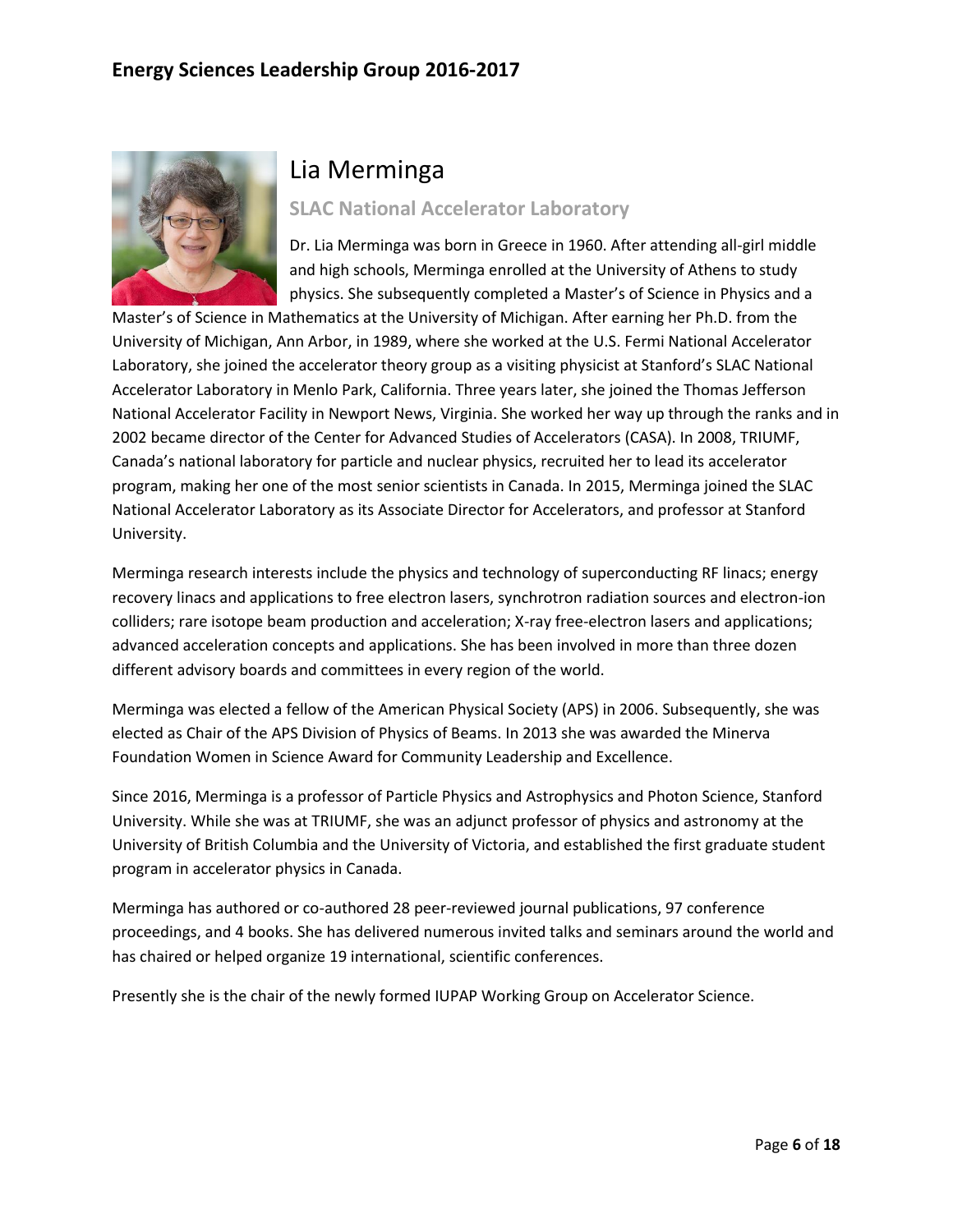

### Timothy I. Meyer

#### **Fermi National Accelerator Laboratory**

Dr. Tim Meyer is Chief Operating Officer at the Fermi National Accelerator Laboratory, a national laboratory of the U.S. Department of Energy focused on particle physics and accelerator science and technology. He is a member of the four-person executive leadership team and contributes in setting the direction of the laboratory, managing the 1,800 person workforce, guiding compliance and performance of the entire laboratory, and developing new partnerships and opportunities.

Before coming to Fermilab, Meyer served as Head of Strategic Planning and Communications at TRIUMF, Canada's national laboratory for particle and nuclear physics in Vancouver, Canada, where he was responsible for public affairs, business-development activities, and communications and outreach. He played a key role in Canada's national discussions about producing medical isotopes using accelerators as well as British Columbia response and public communication during the Fukushima crisis.

Previously Meyer served as a Senior Program Officer at the U.S. National Academies, providing advice to the U.S. government on science and technology. He worked on topics ranging from U.S. participation in an international burning-plasma experiment, priority-setting for large-facility research projects at the U.S. National Science Foundation, stewardship of midsized materials-research facilities, and the future path for U.S. particle physics. He received several distinguish-serviced awards while at the U.S. National Academies. Since his tenure there, Meyer has advised national laboratories on communications and strategic planning and has chaired international reviews of U.S. labs in these areas.

Meyer earned his Ph.D. in experimental particle physics from Stanford University studying the nature and time-evolution of the bottom quark where he received both the Kirkpatrick Award as well as the Centennial Teaching Award. In 2011, Meyer was selected by Business in Vancouver as one of the Top 40 Professionals Under 40 years old. When not working, he reads pulp fiction on his Kindle, plays volleyball, and follows his gourmet-chef wife and charming daughter around the kitchen to wash the dishes.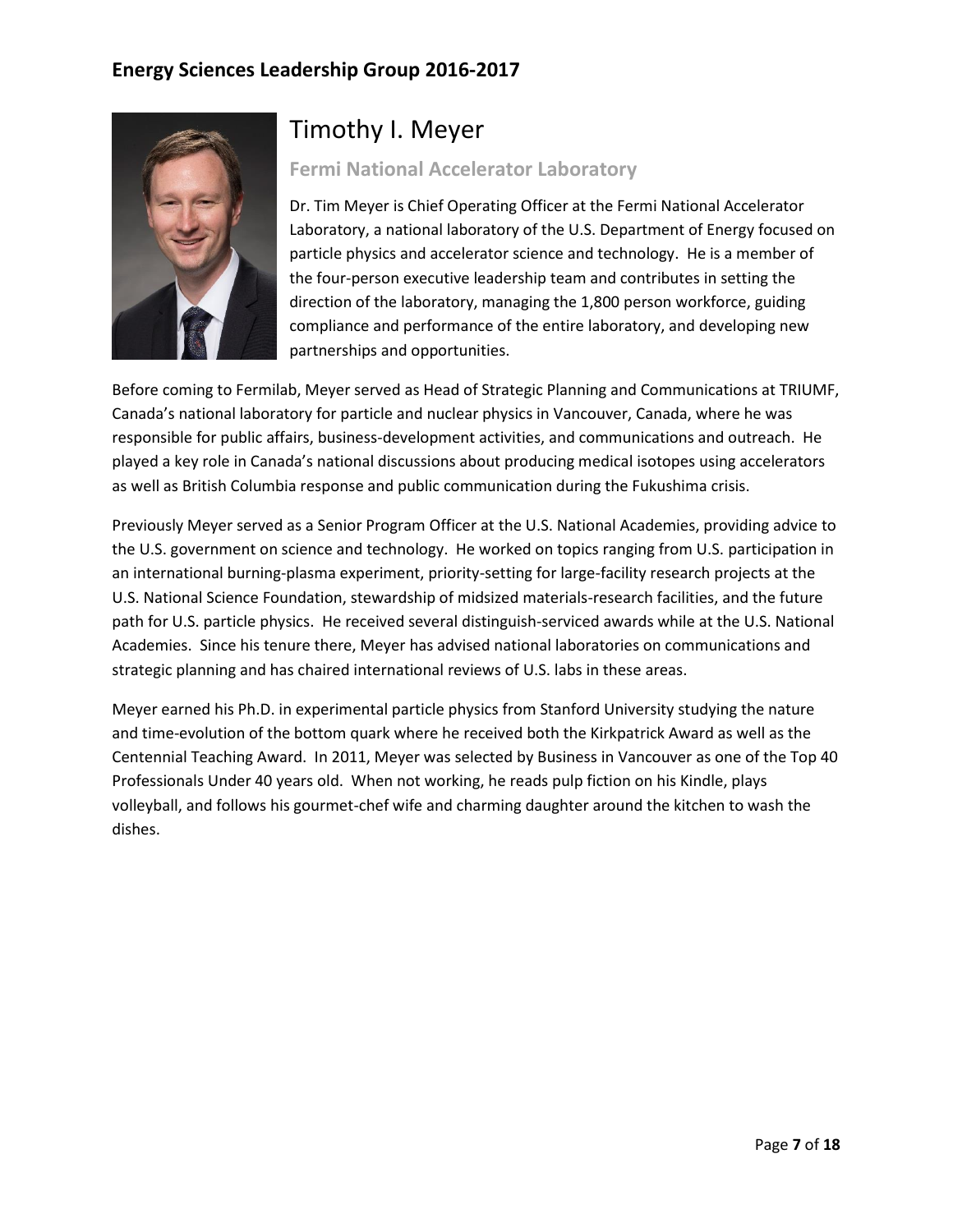

### Robert J. McQueeney

#### **Ames Laboratory**

Rob McQueeney is a Professor of Physics and Astronomy at Iowa State University and a Senior Physicist at the Ames Laboratory (USDOE). He has over 20 years of experience in condensed matter physics research using neutron and x-ray scattering techniques and in the operation and management of large-scale neutron and x-ray scattering facilities and instrumentation. Rob is leader of the neutron and x-ray scattering group at

the Ames Laboratory where his research focuses on the study of correlated electron systems, such as high-temperature superconductors, using neutron and x-ray scattering. Over the course of his scientific career, Rob has published over 120 peer-reviewed journal articles that have been collectively cited over 4000 times. He received the ISU Award for Mid-Career Achievement in Research in 2011 and was elected as a Fellow of the American Physical Society in 2010.

Rob graduated from the University of Connecticut in 1991 with dual B.S. degrees in physics and chemistry. He received his Ph. D. in physics from the University of Pennsylvania in 1996 with a dissertation on the subject of lattice vibrations in high-temperature superconductors. After two years of postdoctoral study at the Lujan Neutron Scattering Center at Los Alamos National Laboratory (LANL), he continued at the Lujan Center as a Technical Staff Member in 1998. An important scientific milestone was measurement of the phonon spectrum of delta-Plutonium, garnering the National Nuclear Security Administration Award for Excellence in Research in 2003.

Rob served as Deputy Associate Laboratory Director for Neutron Sciences at Oak Ridge National Laboratory (ORNL) from 2013 – 2015 where he was part of the team that managed the neutron sciences R&D portfolio at ORNL. This included operation of the Spallation Neutron Source (the world's most powerful pulsed neutron source), dedicated to the study of the structure and dynamics of quantum condensed matter, biology and soft matter, chemistry and engineered materials, and operation of the High Flux Isotope Reactor, an 85 megawatt research reactor dedicated to neutron scattering, materials irradiation, and isotope production.

Rob has also played a large role in the development of neutron and x-ray scattering as an advocate and consultant on an international level. Among other activities, Rob served as a member of the Executive Committee of the SNS' ARCS and HYSPEC Instrument Development Teams from 2001-2014 and currently serves on advisory committees for the Advanced Photon Source Upgrade Project, Chinese Spallation Neutron Source, and ANSTO Bragg Institute (Australia). From 2012-13, Rob served part-time as a Detailee in the USDOE-Basic Energy Sciences (BES) - Scientific User Facilities Division to assist with the management of the BES neutron scattering program.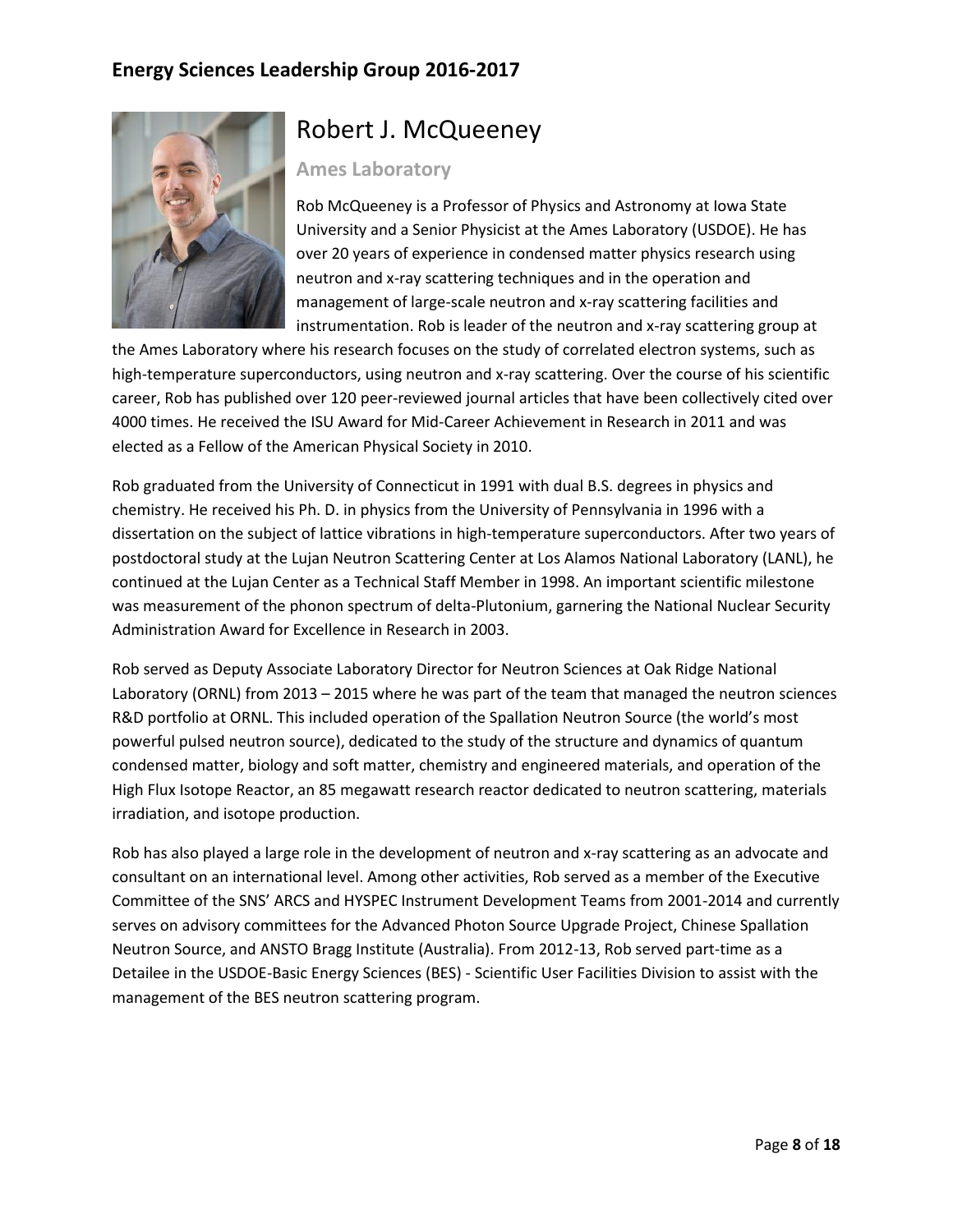

## Trent R. Northen

#### **Lawrence Berkeley National Laboratory**

Dr. Trent Northen is Interim Division Director of Environmental Genomics and Systems Biology at Lawrence Berkeley National Laboratory. Dr. Northen is also the Metabolomics Lead Scientist at the Joint Genome Institute, Staff Scientist at Berkeley Lab, Director of Biotechnology at ENIGMA SFA, Director of Array-

Based Assays at the Joint BioEnergy Institute, and Adjunct Faculty at the School of Life Sciences at Arizona State University. Prior, he was a Chemist Research Scientist at Berkeley Lab and Associate Marketing Manager and Scientist and Process Engineer for the Clorox Company.

Additionally, Dr. Northen holds and has held numerous Advisory and Editorial Positions and has numerous awards and recognitions. He has more than 70 publications, 19 patents and patent applications, 4 textbooks and book chapters, and over 50 invited speaking engagements.

Dr. Northen earned his Ph.D. in Chemistry and Biochemistry at Arizona State University and B.S. in Chemical Engineering at the University of California, Santa Barbara. He also partook in the Berkeley Lab Leadership Development Program at the UC Berkeley Haas School of Business and did his Post-doctoral Fellowship at the Scripps Research Institute.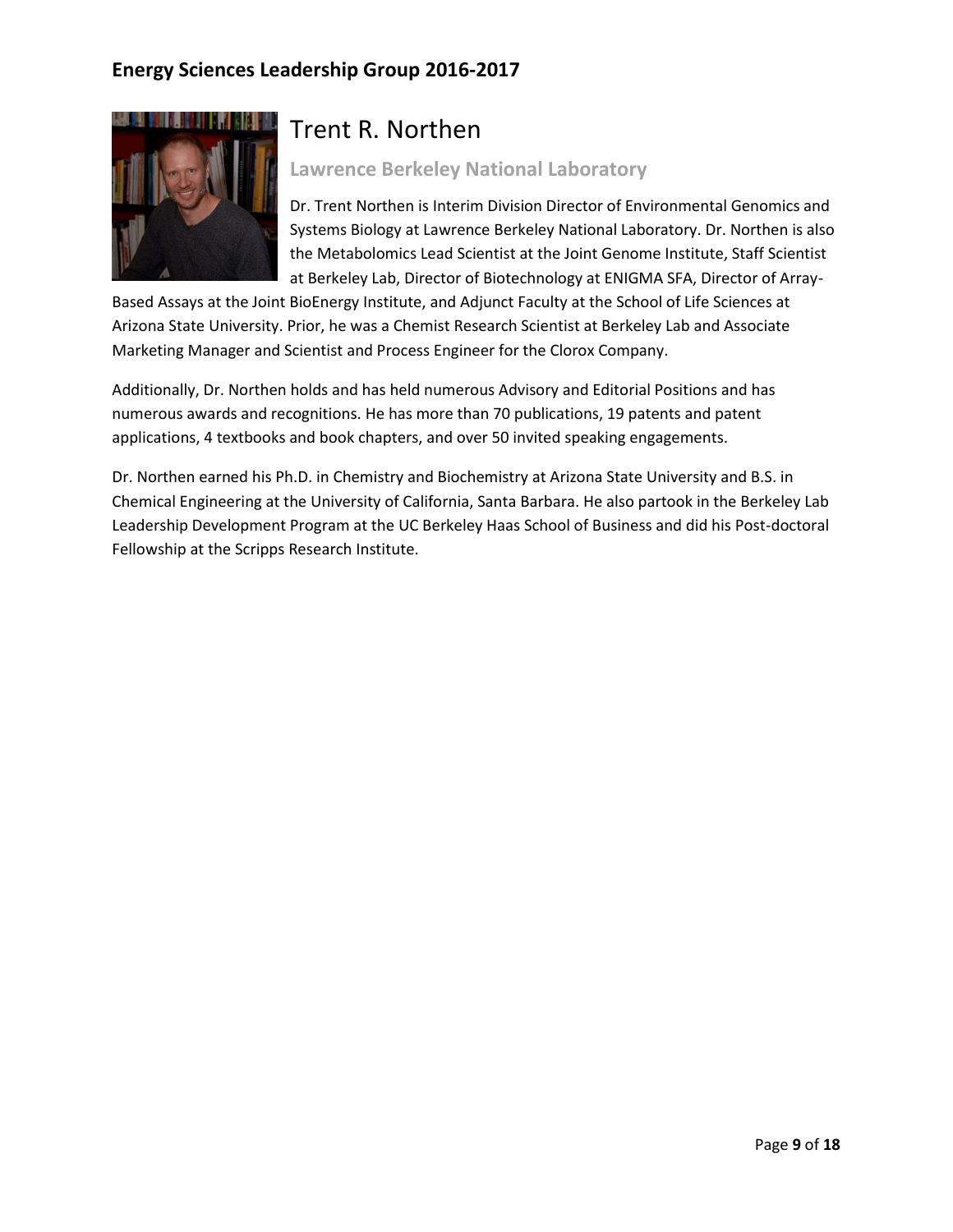

# Daniel T. Schwartz

#### **University of Washington**

Dr. Daniel Schwartz is Director of the Clean Energy Institute and Boeing-Sutter Professor of Chemical Engineering at the University of Washington. Dan earned his Ph.D. in Chemical Engineering at U.C. Davis in 1989 and then did a postdoc at the Department of Energy's Lawrence Berkeley National Laboratory. Dan joined UW in 1991. His UW research team is focused on a

wide range of electrochemical engineering challenges, from new approaches for characterizing fuel cells and batteries, to novel electrochemical materials and additive manufacturing methods. He has also spent a decade partnering with Pacific Northwest Native American communities on a wide range of clean energy research, development, and educational activities. In recent years, Dan has been recognized as an ECS Fellow, ECS Linford Awardee, ECS Electrodeposition Division Research Awardee, as well the UW Marsha Landolt Distinguished Graduate Mentor.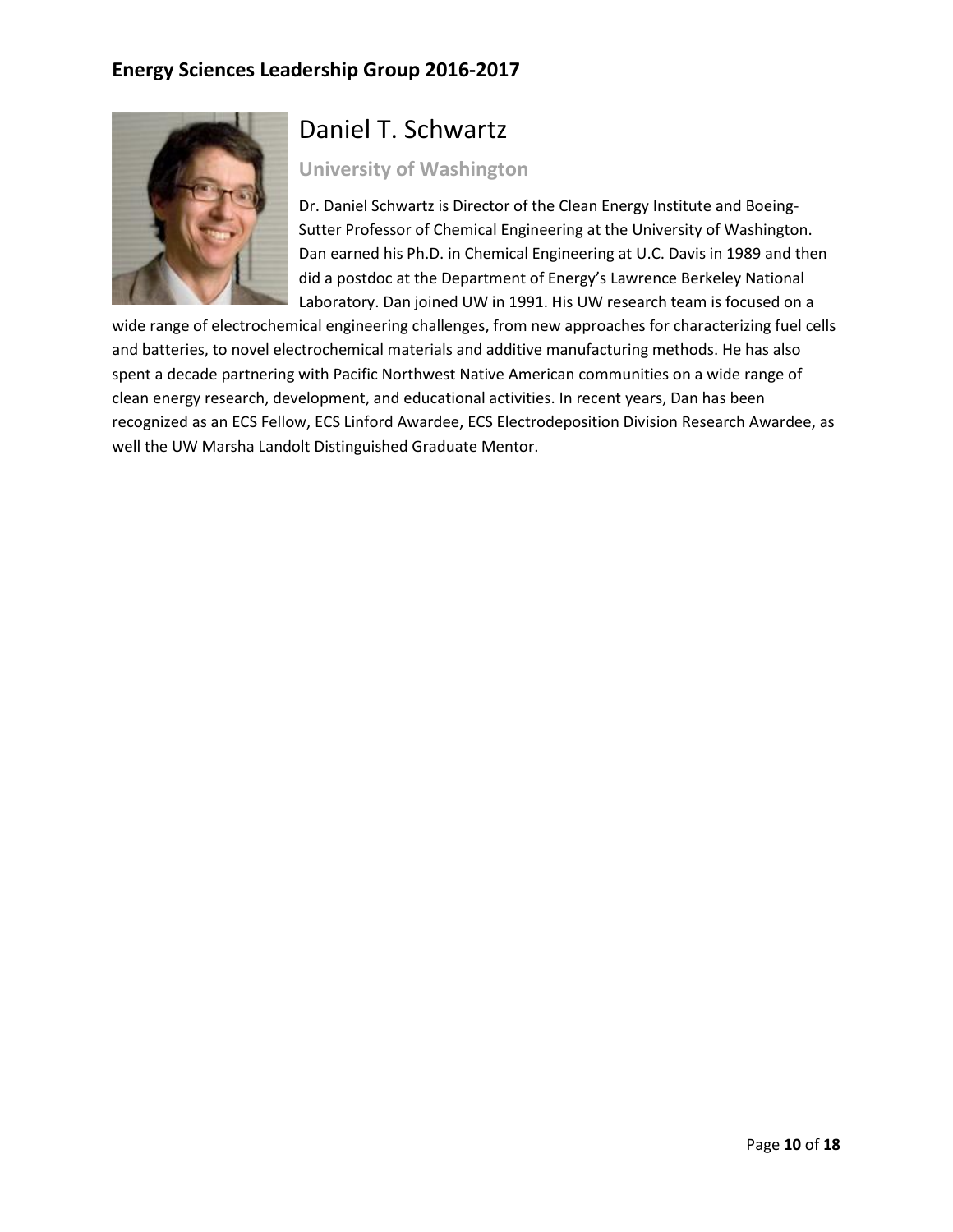

### Daniel B. Sinars

#### **Sandia National Laboratories**

Dr. Daniel Sinars is the Senior Manager for the Radiation and Fusion Physics Group at Sandia National Laboratories. He is responsible for leading and coordinating Sandia's research activities on Primary and Secondary Assessment Technologies as well as the Inertial Confinement Fusion campaign. This research is primarily centered around experiments on the 80- TW, 20 MJ Z pulsed power facility, and his group includes the operation of the multi-kJ, 2-TW Z-Beamlet laser facility.

Dan joined Sandia in 2001 after receiving a PhD in Applied Physics from Cornell University, and a B.S. in Engineering Physics from the University of Oklahoma in 1996. He has made extensive contributions to inertial confinement fusion, high energy density science, and z-pinch physics research, with over 110 refereed journal publications in these fields (24 as first author). He was the principal experimenter for over 160 experiments on the Sandia "Z" pulsed power facility, and led numerous additional experiments on the Z-Beamlet laser and the SATURN pulsed power facility. He led the development of numerous xray and spectroscopy diagnostics for the Z facility, including monochromatic x-ray backlighting, which has been the primary radiographic technique for the facility. Daniel's contributions were recognized in 2007 with an IEEE Nuclear and Plasma Sciences Society Early Achievement Award, and in 2011 with both a Department of Energy Early Career Research Program Award and the Presidential Early Career Award for Scientists and Engineers (PECASE). He was elected as a Fellow of the American Physical Society in September 2015.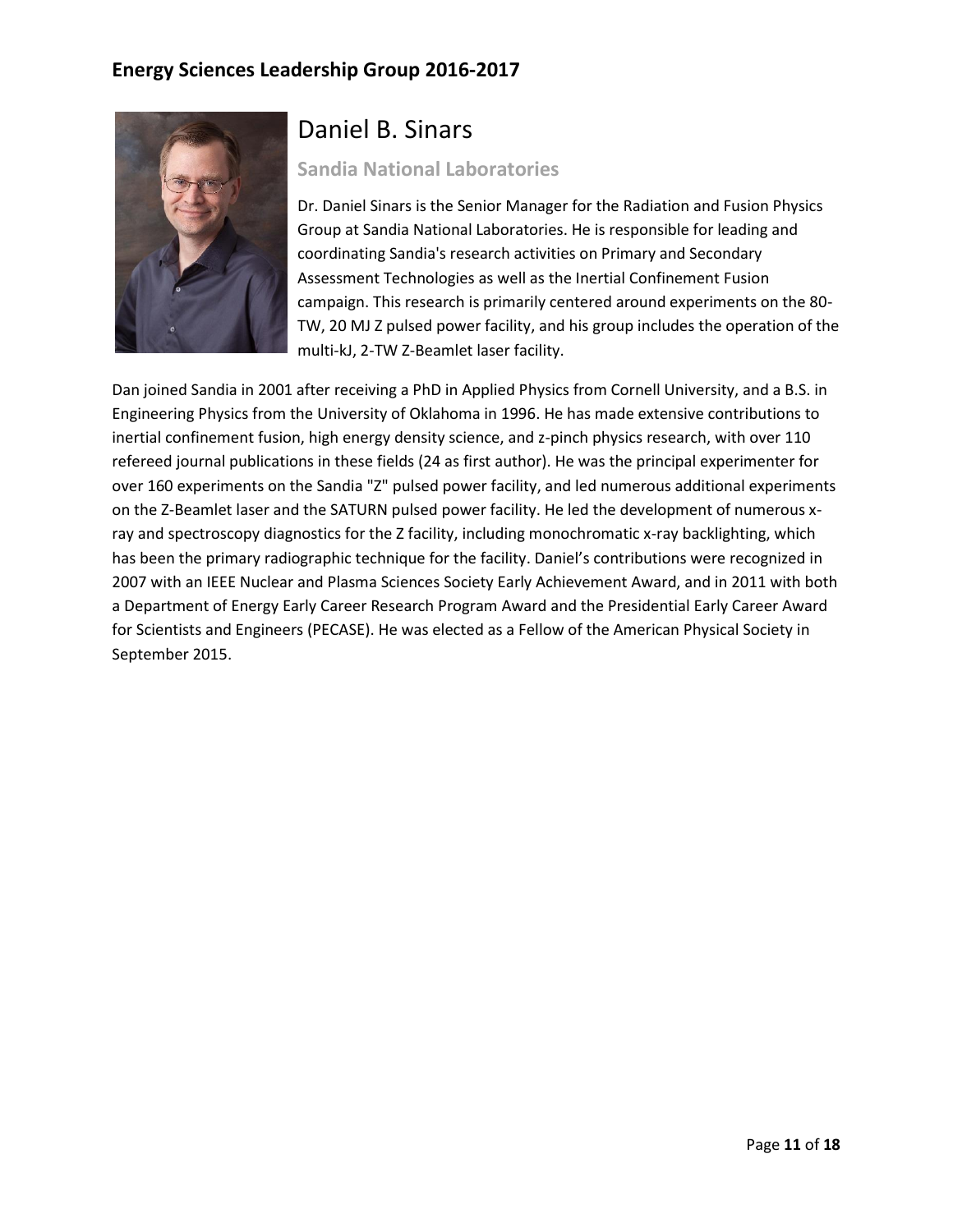

### Dawn M. Wellman

#### **Pacific Northwest National Laboratory**

Dr. Dawn Wellman is a staff scientist, program manager, and the manager of the Environmental Health and Remediation (EH&R) market sector at Pacific Northwest National Laboratory. Dr. Wellman holds a Ph.D. in chemistry from Washington State University. Her scientific expertise is in understanding and predicting contaminant transport pathways and kinetics, aqueous and mineral surface geochemistry, and reaction kinetics for environmental remediation. She builds upon this fundamental understanding to develop and implement

systems-based approaches for characterizing, monitoring, and remediating contaminated groundwater and soil at sites throughout the Department of Energy, as well as internationally, supporting site contractors and site owners.

In 2009, Dr. Wellman served as the Chief Scientist for the Office of Technology Innovation and Development for Groundwater and Soil Remediation at the Department of Energy Headquarters Office for Environmental Management. In this position, she resolved technical issues and assessed technology readiness for challenges in groundwater and soil remediation.

Currently, Dr. Wellman is manager of PNNL's EH&R sector within the Energy and Environment Directorate. EH&R develops and delivers science-based and risk-informed solutions, providing scientific foundations to enable critical cleanup decisions associated with prior waste generation activities and the impacts of contaminants in the environment. EH&R integrates fundamental science-based understanding with applied research to deliver systems-based solutions. The approaches used enable predictive understanding of system performance for managing and monitoring residual DOE tank waste, waste processing, immobilization and disposal, environmental remediation, restoration, and stewardship. Equally important, EH&R facilitates interactions with stakeholders, regulators, and the public by providing scientific and technical understanding to provide solutions and inform the risks, liabilities, and economics of complex cleanup challenges as the Nation strives to achieve environmental protection. Dr. Wellman leads the EH&R sector in demonstrating how PNNL's unique subsurface science, nuclear waste processing, and environmental capabilities can deliver impactful solutions for our clients.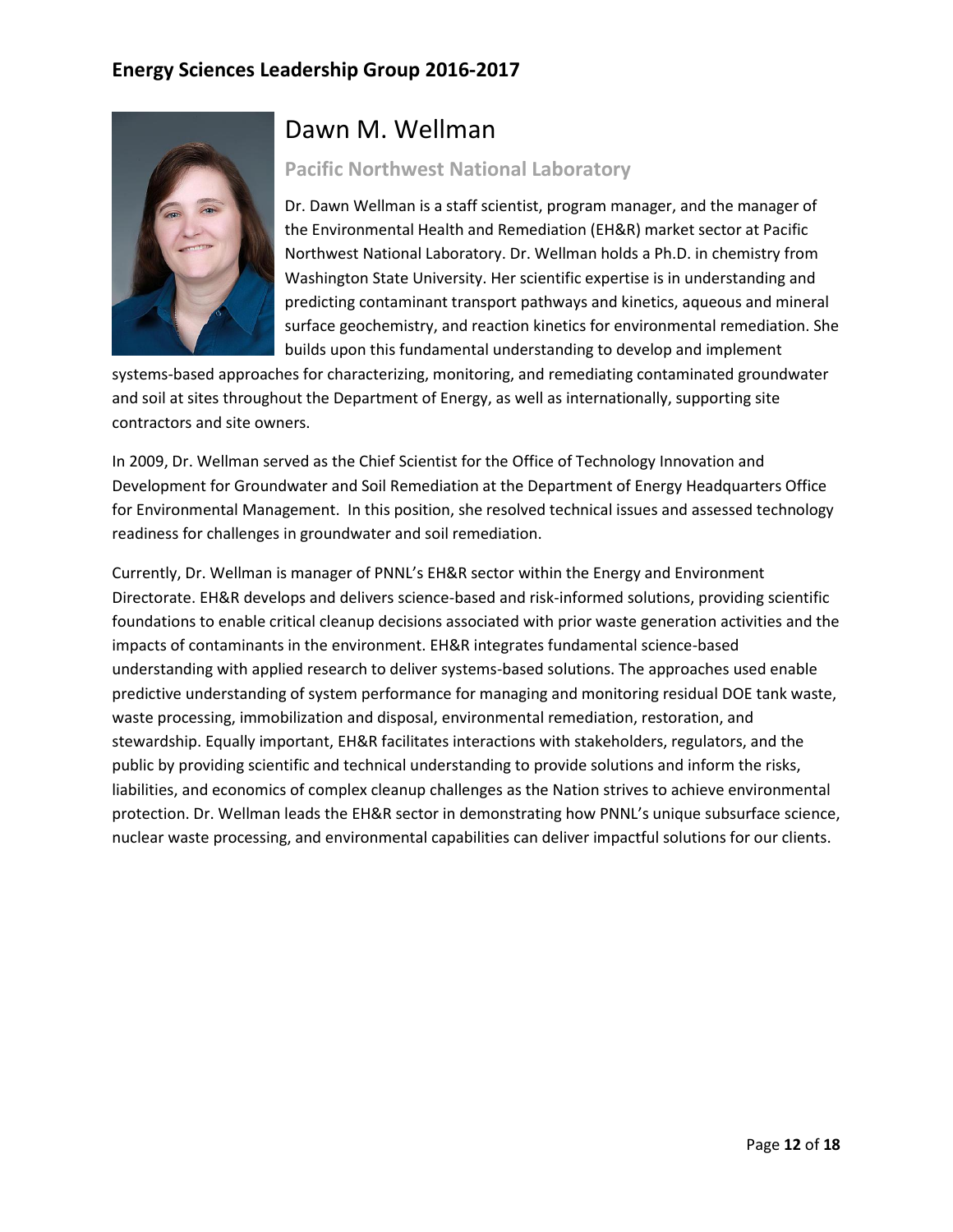

# Mike Willardson, J.D.

#### **Stanford University, SLAC National Accelerator Laboratory**

Mike Willardson is currently the Technology Transfer Chief for SLAC National Accelerator Laboratory. At SLAC, Mike manages the research partnerships and technology commercialization functions, which includes managing all aspects

of strategic partnership agreements and cooperative research and development agreements, as well as managing the sponsored research function in partnership with Stanford University. Mike's current role requires establishing and facilitating interactions between SLAC, the Department of Energy, Stanford University and industry partners. In his role, he has formed and maintains key relationships with SLAC internal stakeholders including the lab director's office, science directorates and business units, DOE stakeholders including site office personnel, DOE HQ and DOE assistant general counsel's office, and Stanford's Dean of Research and industry licensing department. Mike is a member of the DOE Technology Transfer Working Group (TTWG), the National Lab Director's Counsel (NLDC) technology transfer subgroup and the DOE/Lab cross functional Strategic Partnerships Program (SPP) Community of Practice, and also serves on various subcommittees within these groups.

Mike began his professional career as a mechanical engineer with Intel Corporation. After 4 years as an engineer, Mike attended law school and moved into private practice, where he was a member of a small IP firm for 4 years. Mike moved into an in-house role managing all aspects of intellectual property for various private sector technology companies in areas including integrated circuits, software and consumer products. Immediately prior to joining SLAC, Mike was the Director of Legal and IP for NuScale Power, a nuclear technology company formed as a spinout from a DOE-funded university research project at Oregon State University. Mike had a broad area of responsibilities at NuScale including management of the entire legal and compliance function and management of the IP portfolio. While at NuScale, Mike worked closely with many national labs and negotiated a significant cooperative costsharing agreement with DOE Office of Nuclear Energy.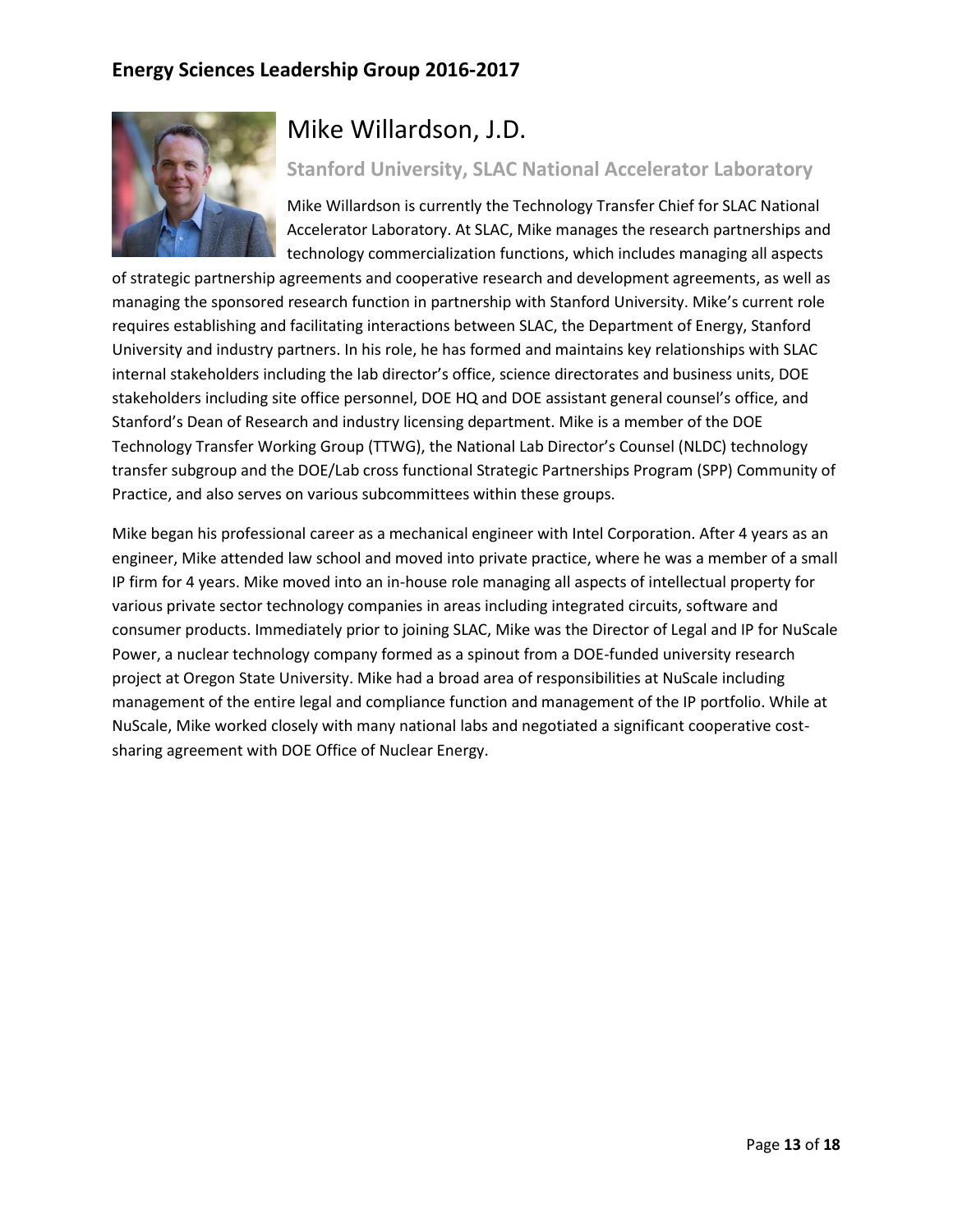

# Howard Y. Yuh

#### **Nova Photonics/Princeton Plasma Physics Lab**

Dr. Howard Yuh is a research physicist working on fusion energy at the Princeton Plasma Physics Lab (PPPL). His physics research is currently focused on the National Spherical Torus eXperiment – Upgrade (NSTX-U), a DoE user facility evaluating the attractiveness of the spherical torus as a fusion reactor.

He is also part of the team developing and designing a current profile diagnostic for the international ITER tokamak project in Cadarache, France.

Howard's specific field of expertise is an instrument measuring internal magnetic field angles inside a thermonuclear plasma called the motional Stark effect (MSE) diagnostic, which is currently installed and in use on NSTX-U. Using data from this instrument, one can more accurately calculate the magnetic topology of the plasma and study its effect on plasma confinement, stability, and turbulence. As this measurement is very important for understanding plasma performance, the MSE diagnostic is one of several U.S. in-kind contributions to the ITER tokamak project. To aid in the design of the instrument, Howard constructed a 3D virtual instrument in software to simulate optical performance, geometry, and measurement sensitivities. Results from these simulations were used to allow the instrument to pass its conceptual design review in 2013, with detailed design work now underway.

More recently, Howard became a member of a newly formed socioeconomic group at PPPL, with the goal of understanding the future roadmap of energy technologies. In particular, the group analyzed risks with large scale deployment. Through his participation in this group, Howard had focused on global bioenergy and renewables. Howard's experience in the group has greatly increased his facility to zoom out from plasma physics all the way to global energy-water-food nexus issues. The daunting, multifaceted, and interconnected nature of climate change coupled with resource scarcity is pushing Howard to increase his engagement with this seemingly overwhelming problem. He believes that future policies must be guided by increasingly detailed models to avoid a myriad of unintended consequences.

Howard's background is in fusion energy, nuclear engineering, and materials science. He has a natural ease for understanding many aspects of technology and a passion for sustainable energy and resources for a growing world. He believes that technological advance is a crucial component to ensure a peaceful and thriving global population. Through his travels around the world, Howard has gained an appreciation for his rare privilege of education and research opportunities in the US, and therefore feels a personal responsibility to advance technology for the betterment of all.

Dr. Yuh earned a Ph.D. in Nuclear Engineering at the Massachusetts Institute of Technology and B.S. degrees in Material Science and Engineering as well as Nuclear Engineering at the University of California at Berkeley.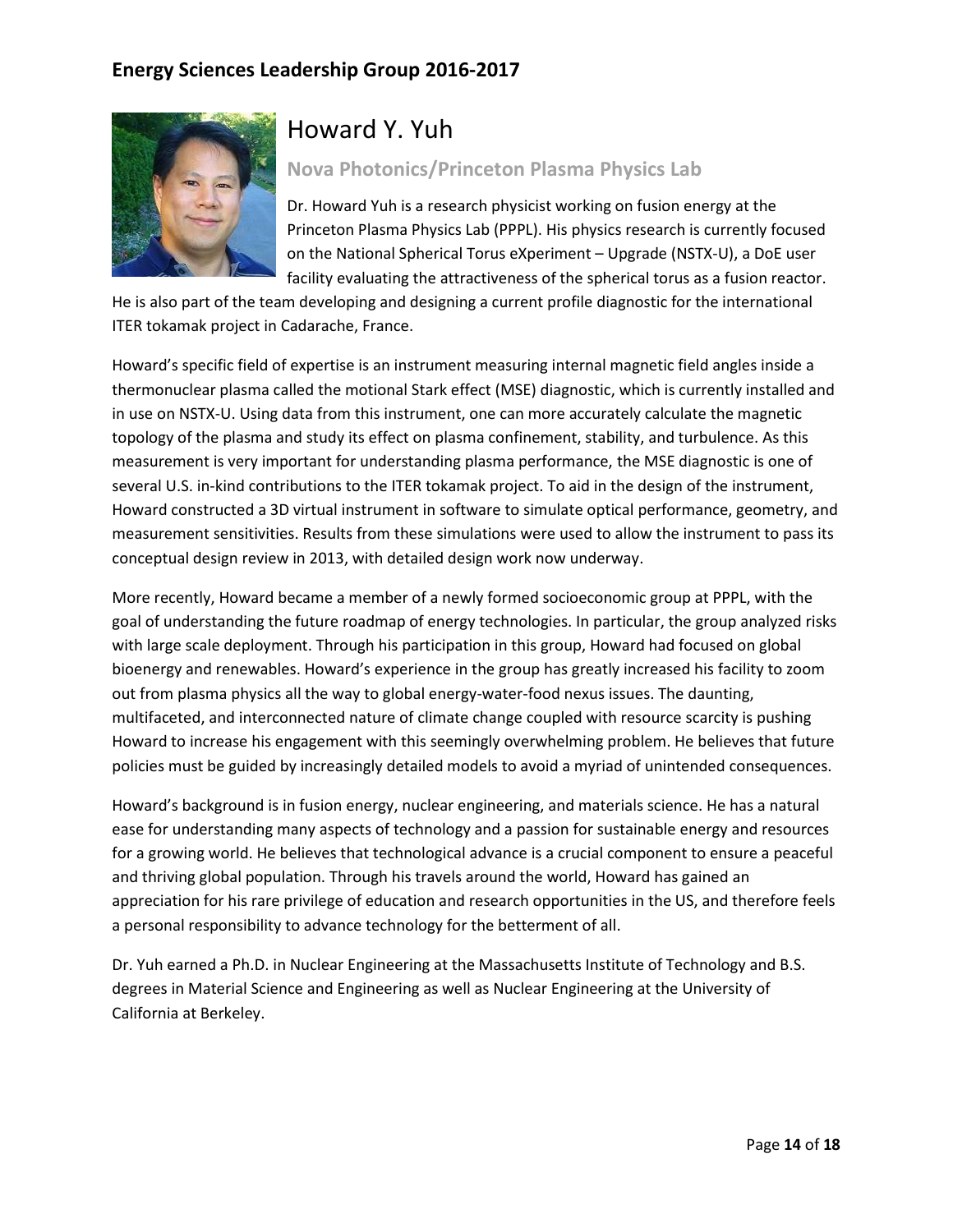# **Energy Sciences Leadership Group Mentors**



# Michael Knotek

Dr. Michael Knotek was the Deputy Undersecretary for Science and Energy at the Department of Energy (US/S&E) from 2013 to 2015. For DOE to have the ability to closely integrate and move quickly among basic science, applied research, technology demonstration, and deployment, the US/S&E manages the programs and laboratories of the Office of Science (SC), and the programs and laboratories respectively of DOE's energy technology portfolio in The Offices of Fossil Energy (FE), Energy Efficiency and Renewable Energy (EERE),

Nuclear Energy (NE), as well as the Offices of Electricity Delivery and Energy Reliability (OE), Indian Energy (IE), and of Technology Transfer Coordinator. This office provides the framework for the feedback among the various elements to facilitate implementation of the President's Climate-Action-Plan and All-of-the-above national energy strategy and the nation's general science and energy goals.

Dr. Knotek, a physicist, has more than 50 years of research and management experience within the Energy Enterprise. From 2010 to 2013 he was Director of the Renewable and Sustainable Energy Institute at the University of Colorado. He has extensive research, management and consulting experience with Sandia, Brookhaven, Pacific Northwest, Argonne, Oak Ridge, Los Alamos, Idaho, Lawrence Berkeley, and Ames National Laboratories and the National Renewable Energy Laboratory. During this career he has led DOE wide program formulation activities in Synchrotron Science and Facilities, Environmental Science, Fusion Sciences, High Performance Computation, and post-genomic Biology. In addition to senior Lab Management positions he previously served as senior science and technology adviser to the U.S. Secretary of Energy and was chief technology officer with the Battelle Memorial Institute. Knotek was a private consultant from 2001 through 2010, working with a wide range of Laboratories, DOE program offices, and other national Science and Technology concerns across a wide swath of renewable, fossil, and nuclear energy science and technology. He is widely published as scientist and is a fellow of the American Association for the Advancement of Science and the American Physical Society.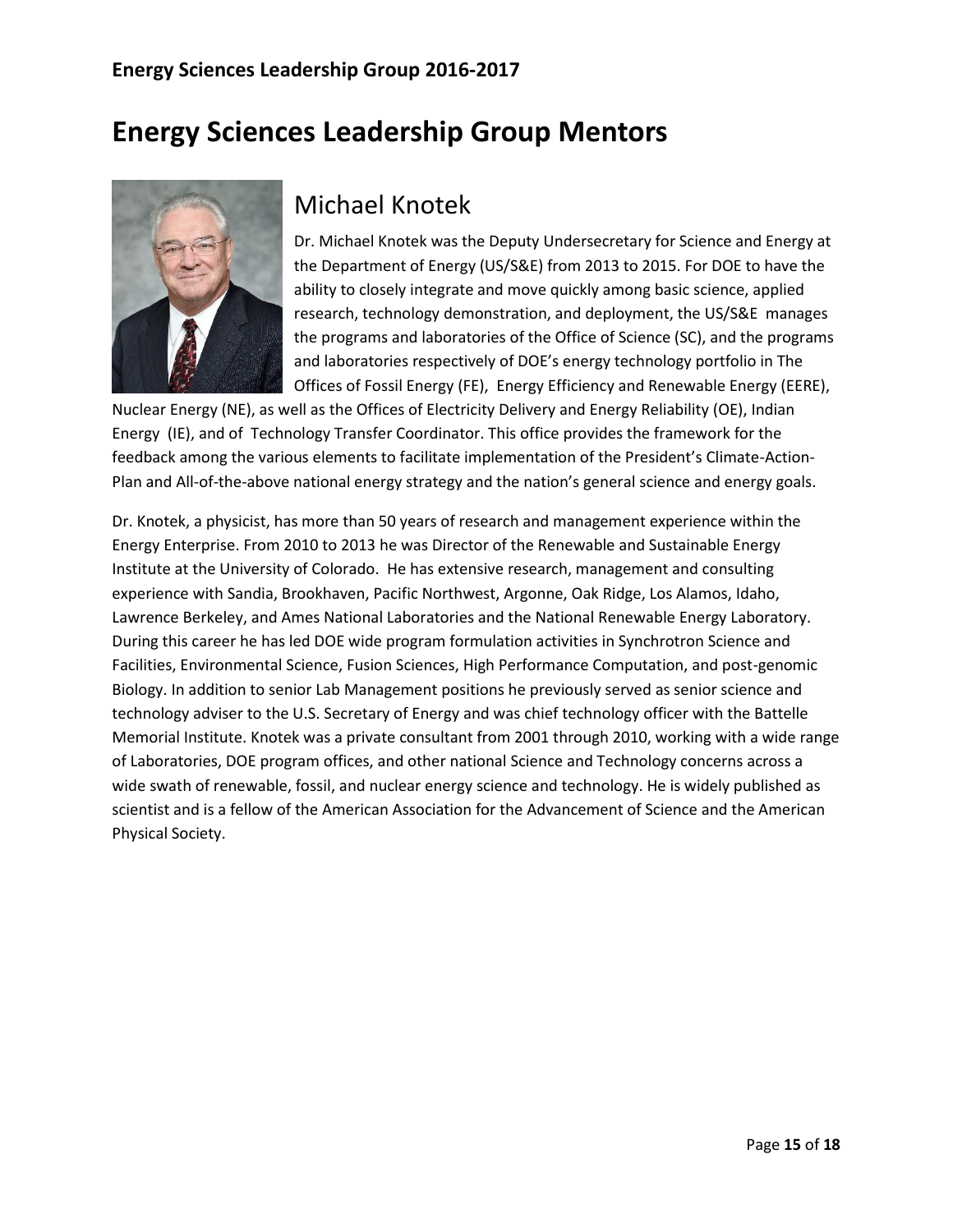

### **William J. Madia**

### **Stanford University**

Dr. Madia is currently Chairman of the Board of Overseers and Vice President for the SLAC National Accelerator Laboratory at Stanford University. Bill retired from Battelle Memorial Institute in 2007 after a 33-year career. His last position at Battelle was Executive Vice President for Mergers and Acquisitions.

Prior to that, he was responsible for Battelle's \$4 Billion, 15,000 person Laboratory Operations business, including the management or co-management of six Department of Energy national labs: Pacific Northwest, Brookhaven, the National Renewable Energy Laboratory, Oak Ridge, Idaho National Laboratory and Lawrence Livermore National Laboratories. In this role, he managed more than \$900 million of energy research and development in such areas as clean coal technology, renewable energy and energy efficient technologies, next generation nuclear reactor development, and improved energy transmission. This portfolio also included major programs focused on global climate change and carbon sequestration. Previously, Bill served as Director of the Oak Ridge and Pacific Northwest National Laboratories. Bill has also managed Battelle's global environmental business and served as president of Battelle Technology International. Throughout his career, Bill has successfully focused on commercializing a vast array of energy and power technologies.

He currently is a member of the Board of Directors of Centrus (LEU: NYSE), Chair of the Technology and Competition Committee, Chicago Bridge and Iron Federal Services, and a member of the MIT Visiting Committee for Nuclear Science and Engineering.

Dr. Madia has received the Secretary of Energy's Gold Award, the Energy Department's highest honorary award; the DOE Distinguished Associate Award; he was nominated for the National Medal of Technology; and named "Laboratory Director of the Year" in 1999 by the Federal Laboratory Consortium.

Dr. Madia received a Bachelors and Masters of Science in Chemistry from the Indiana University of Pennsylvania and a Ph.D. in Chemistry from Virginia Polytechnic Institute.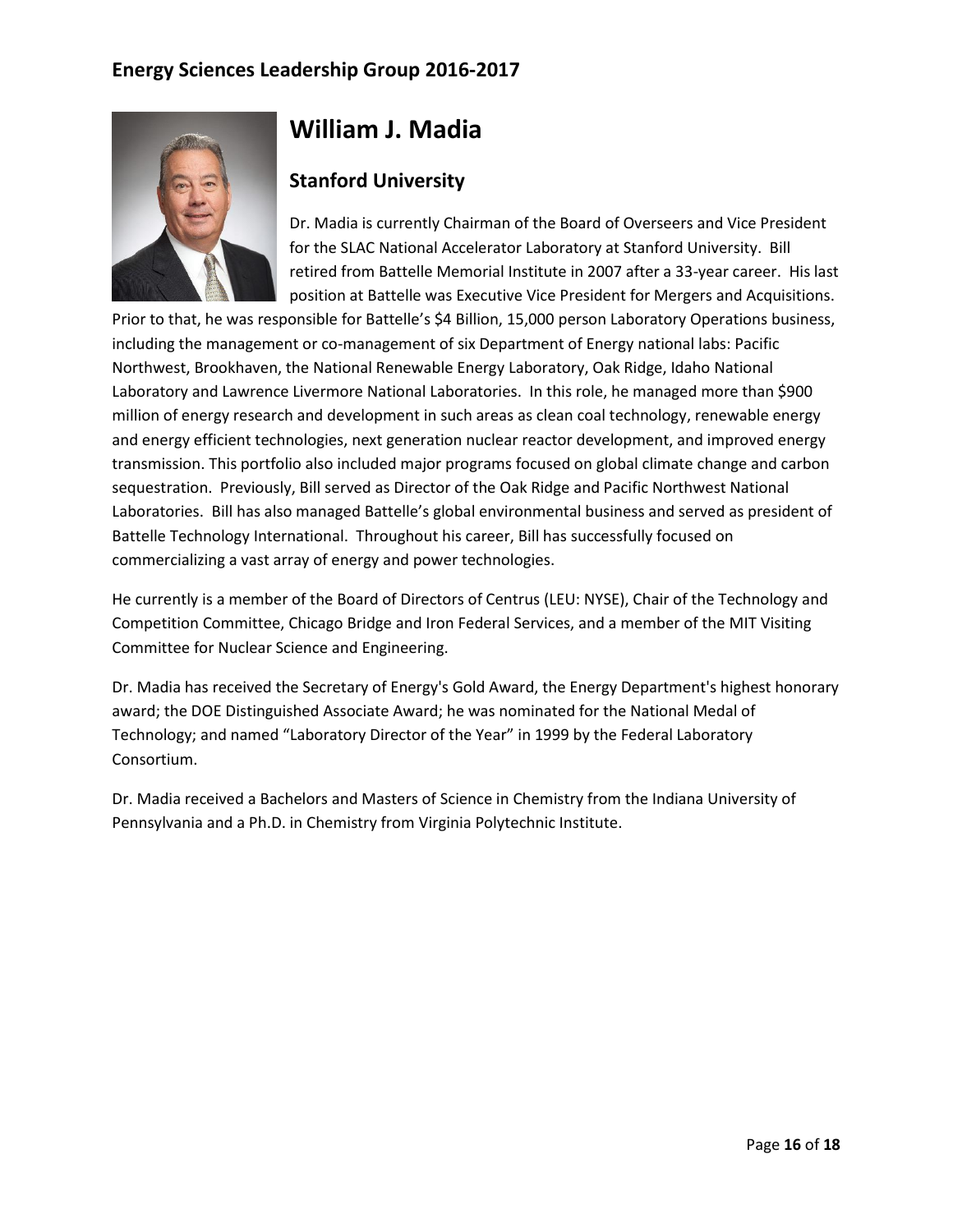

## Charles V. Shank

#### **Howard Hughes Medical Institute**

Charles V. Shank earned a BS in 1965 and a PhD in 1969, both from the University of California at Berkeley. Following graduation, he joined Bell Laboratories where his passion to explore events occurring in a millionth of a billionth of a second (femtosecond) was ignited. He was a pioneer in developing ultrafast lasers and measurement techniques, which opened the door to investigations in the world of ultrafast events. Ultrafast events take

place on a femtosecond time scale are important in chemistry, physics and biology. While at Bell Labs he was Director of the Electronics Research Laboratory.

In 1989, Dr. Shank returned to the University of California as Director of the Lawrence Berkeley National Laboratory and Professor in three departments, Chemistry, Physics and Electrical Engineering and Computer Science. As Laboratory Director, he energetically lead the launch of the DOE Joint Genome Institute (JGI), which successfully decoded three human chromosomes; facilitated the creation of the National Energy Research Scientific Computing Center (NERSC), an Office of Science national user facility supercomputing center; fostered pioneering new science at the Advanced Light Source (ALS); and initiated the formation of Molecular Foundry, an Office of Science nanoscience national user facility.

Since stepping down as LBNL laboratory director in 2004, Dr. Shank has pursued numerous scientific activities as a Senior Fellow at the HHMI Janelia Farm Campus and as leader of several National Academy of Sciences studies. He was appointed Co-Chair of the NRC study to "Review the Quality of Management and of the Science and Engineering Research at DOE National Security Laboratories", and he testified before Congress on the findings in 2014. In addition, he has served on the boards of several DOE laboratories and been involved in international scientific reviews and projects.